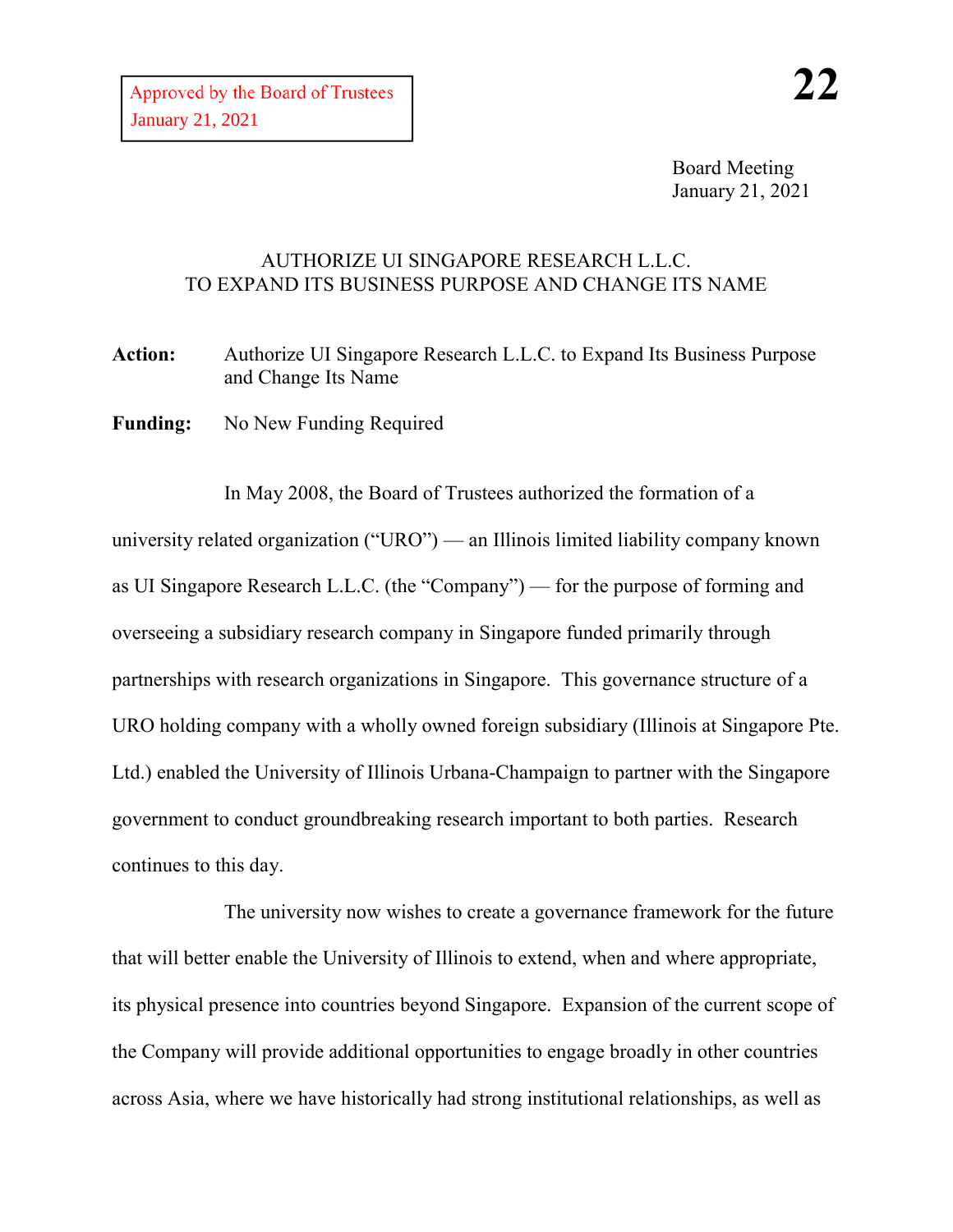expand to other countries where the System has the potential to increase impact. Reorganization of the current Company will strategically position the University of Illinois System to:

- Pursue recruitment and placement opportunities globally and foster deeper advancement engagement with the growing number of Illinois alumni worldwide;
- Facilitate other international activities that generate new sources of revenue and collaborative ventures that will foster innovation and economic development for the State of Illinois; and
- Enhance the presence and visibility of the University of Illinois in key areas around the world.

In order to create this framework, the Company's (URO's) current business mission should be expanded to be global in nature, allowing it to serve as the parent company to subsidiaries in other strategic international locations as needs and opportunities arise. The composition of the Company's Board of Managers would not be altered. Formation of new subsidiaries would be subject to future Board approval and identification of necessary funding.

It is therefore recommended that the Board of Trustees authorize: (1) the Company's Board of Managers to amend its Articles of Organization providing for a global business purpose (as set forth in Attachment  $\overline{A}$ ) and a corresponding name change from UI Singapore Research, L.L.C. to Illinois Global Gateway, L.L.C.; and (2) the Company's Board of Managers and the Comptroller to amend the Company's Operating Agreement to reflect the change of name and business purpose and to take all other actions necessary to accomplish the same.